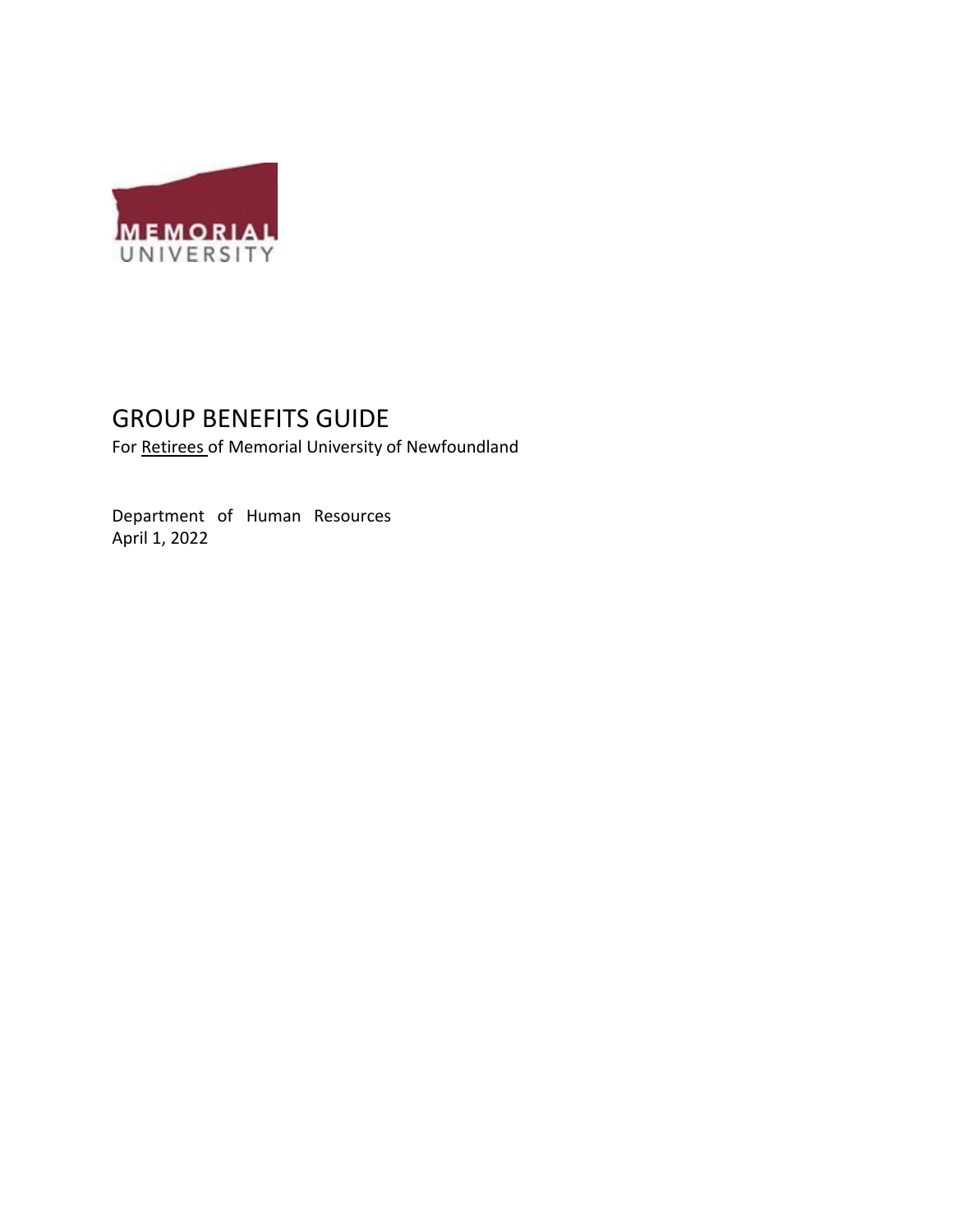# **GENERAL INFORMATION**

## *Introduction*

This information guide has been prepared to give you an informal summary of the main features of your group benefits program.

This is not an insurance policy, and does not grant or confer any contractual rights. All rights under this program shall be governed by the provisions of the master policies and by applicable law.

# *How to Claim*

For other than health and dental claims, you or your beneficiary should contact Memorial University's Human Resources Department for the proper forms and instructions for completion.

For travel health insurance claims, please also refer to the travel insurance brochure. A copy is located on the Human Resources website at: [http://www.mun.ca/hr/retirees.php](http://www.mun.ca/humanres/retirees.php)

Health and dental claims may be brought to the Medavie Blue Cross Quick Pay office for payment or mailed to:

> Medavie Blue Cross The Viking Building, Suite 204 135 Crosbie Road St. John's, NL A1B 3K3

Claims may also be submitted to the Department of Human Resources for forwarding to Medavie Blue Cross.

In addition, electronic submission of claims is available. Information on this option may be found on the Human Resources website at:

# [http://www.mun.ca/hr/retirees.php](http://www.mun.ca/humanres/retirees.php)

Original, paid in full receipts must be submitted with health and dental claims.

Claims for benefits must be submitted within the time-frames specified by the governing policies as follows:

- Basic life insurance: the earlier of 15 months following the date of loss and 90 days following termination of an individual's insurance;
- Health and dental: within 24 months of the date of service:
- Travel health insurance: written notice within 30 days of the loss and written proof of loss within 90 days of the loss.

For inquiries on health and dental claims, please

call 1-800-667-4511 and have your policy number and identification number ready.

| Policy# | 000 7355 000                  |
|---------|-------------------------------|
| ID#     | refer to your Blue Cross card |

For general inquiries on travel health insurance please call SSQ Insurance Company at 1-800- 848- 0158.

| Policy# | 1HZ50 |
|---------|-------|
| ID#     | 427E  |

## *Assistance and Information*

Inquiries or requests for additional information regarding the university's group benefits program should initially be directed to the appropriate administrative staff person in your Department or area. If further assistance is required, you may contact the Benefits and Pensions section of the Department of Human Resources by calling 864- 2434 or via e-mail at **[myhr@mun.ca.](mailto:myhr@mun.ca)**

# **BASIC GROUP LIFE INSURANCE**

## *Eligibility*

All permanent, full-time employees are covered from the first day of active employment.

Contractual employees whose initial appointment is to a position of at least six months duration requiring them to work at least 20 hours per week are covered from the first day of active employment. Further, contractual employees who are members of CUPE, Local 1615 and NAPE Locals, 7405, 7801, 7804, 7803 and 7850 who are not eligible for coverage upon initial appointment are covered following completion of six months continuous employment in a position requiring them to work at least 20 hours per week.

# *Coverage*

In the event of your death while insured, the amount of your life insurance is payable to your beneficiary. You may change your beneficiary at any time by written notice to the University, subject to any policy or legal limitations. For your convenience a Change of Beneficiary form is available from the Benefits and Pensions Section of the Department of Human Resources

# *Amount of Insurance*

The following basic term life coverage applies to:

- i) all active employees who are under age 68, and
- ii) all retired employees up to the August 31 coincident with or next following their  $65<sup>th</sup>$ birthday: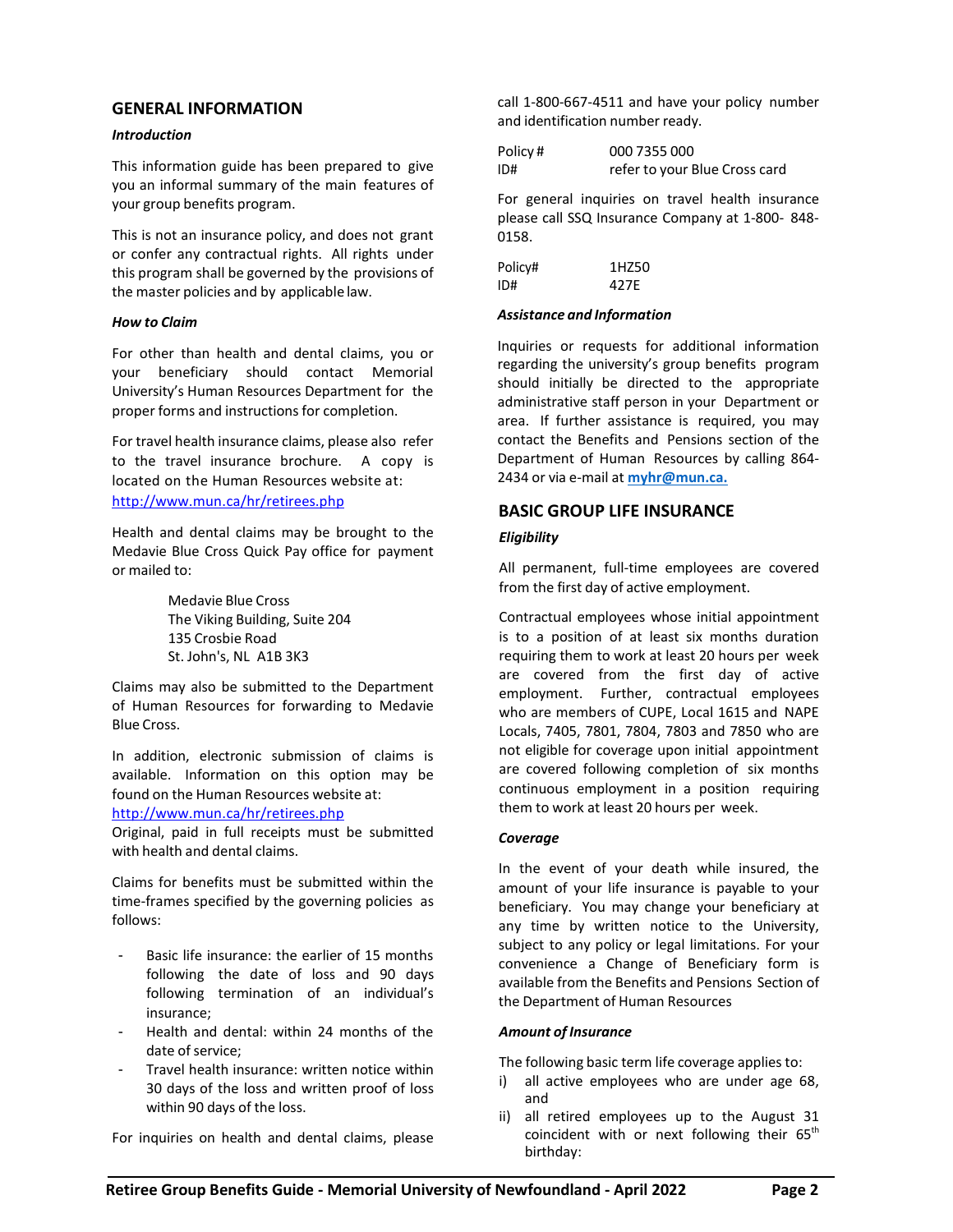#### Active employees:

1 x salary (minimum coverage of \$70,000)

For purposes of basic life coverage, salary is defined as basic annual salary and includes pensionable stipends and pensionable temporary assignment earnings.

## Retirees:

1 x pension (minimum coverage of \$70,000)

For purposes of basic life coverage pension is defined as the annual pension payable from the Memorial University Pension Plan, the 1996 voluntary early retirement incentive plan and the supplementary retirement income plan

The amount of basic life insurance is reduced to \$7,000 for all active employees between the ages of 68 and 72 and for retirees from the August 31 coincident with or next following their  $65<sup>th</sup>$ birthday to age 72. Coverage ceases upon attainment of age 72.

Evidence of insurability will not be required.

## **Conversion Privilege**

If your basic life insurance terminates or reduces due to reaching an age threshold, and you are under age 72 or have just attained age 72, you may be eligible to convert your life insurance to an individual policy, without medical evidence.

Your application for the individual policy along with the first monthly premium must be received by Manulife Financial within 31 days of the termination or reduction of your life insurance. If you die during this 31-day period, the amount of life insurance available for conversion will be paid to your beneficiary or estate, even if you didn't apply for conversion.

The premium rate will be determined from your age and class of risk at the time of conversion The individual policy upon conversion may be: i) nonconvertible term insurance to age 65 (if applicable); ii) a permanent plan that Manulife offers to the public at the time of conversion; or, iii) one-year, non-renewable term insurance which may be converted while it is in force to any plan described in i) and ii).

# *Termination of Coverage*

Your insurance terminates in the event of:

- non-payment of premium;
- a change in your classification to one not

insured;

- termination of your employment;
- termination or amendment of the master policy;
- your commencing active duty in any armed forces; or
- your attainment of age 72.

#### *Insurance Company*

Your basic life insurance benefits are underwritten by Manulife Financial (Policy No. 50233)

# **SUPPLEMENTARY HEALTH INSURANCE** *GovernmentCoverage*

All residents of Newfoundland are entitled, upon satisfaction of certain residency requirements, to a comprehensive government-sponsored medical services plan (M.C.P.) which covers all necessary physician's services. Persons taking up residence in Newfoundland from another province in Canada must complete a 90-day waiting period to be eligible for M.C.P. coverage. Those persons taking up residence in Newfoundland from outside of Canada may be covered immediately upon entrance into Newfoundland provided they have landed immigrant status. However, new residents should contact M.C.P. upon arrival to determine the eligibility requirements then applicable for the government-sponsored medical plan.

# *Eligibility*

All permanent, full-time employees are covered from the first day of active employment.

Contractual employees whose initial appointment is to a position of at least six months duration requiring them to work at least 20 hours per week are covered from the first day of active employment. Further, contractual employees who are members of CUPE, Local 1615 and NAPE Locals, 7405, 7801, 7804, 7803 and 7850 who are not eligible for coverage upon initial appointment are covered following completion of six months continuous employment in a position requiring them to work at least 20 hours per week.

Retired employees and their surviving principal beneficiaries are eligible for coverage provided they are in receipt of a pension from the Memorial University Pension Plan or other retirement savings plan contributed to by the University.

Coverage terminates on termination of employment. Retiree/surviving principal beneficiary coverage terminates on the death of the retiree/surviving principal beneficiary.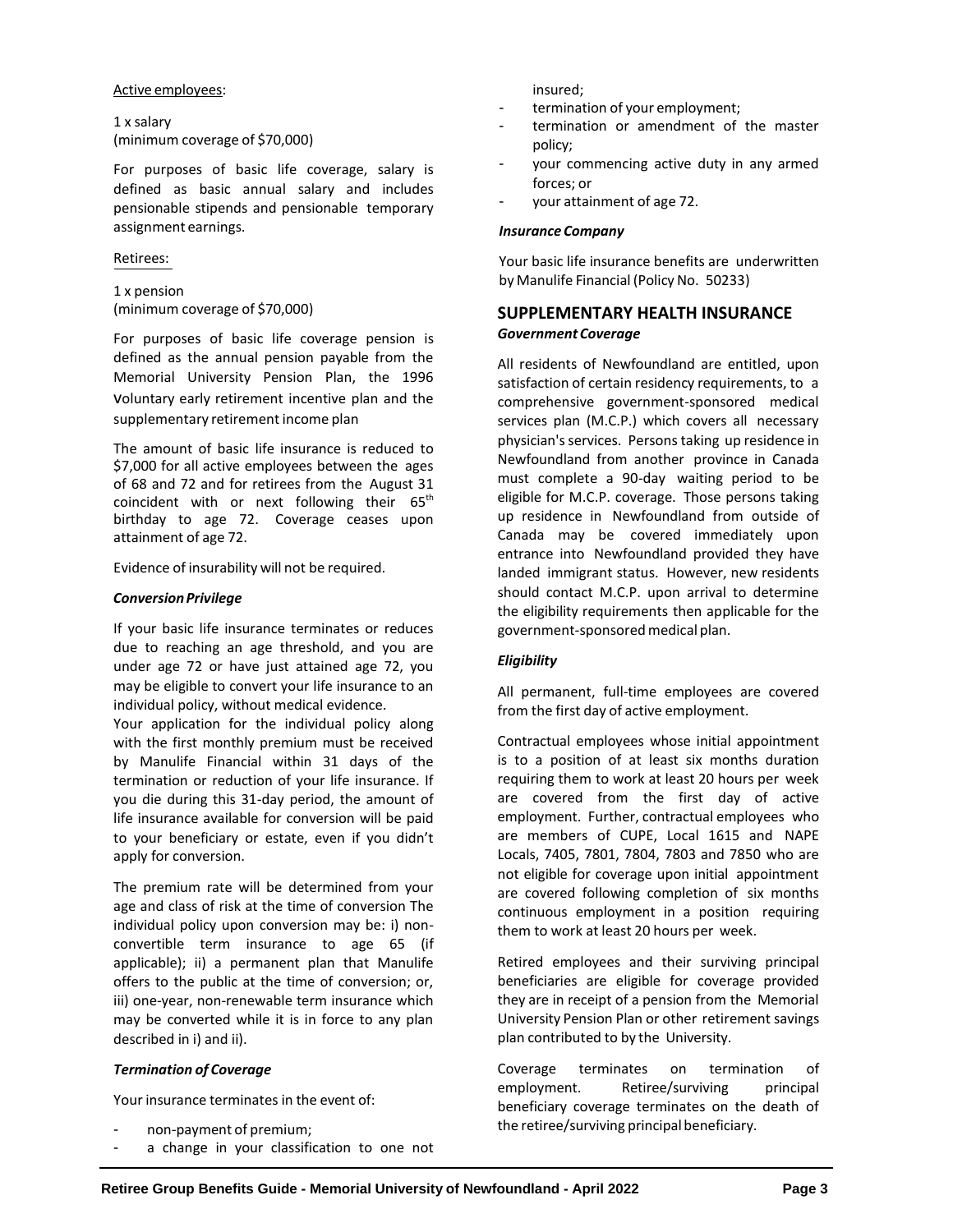Eligible dependents meeting the definitions of spouse and unmarried dependent children may also be covered under the supplementary health program.

The term "spouse" means a person who is either legally married to the employee/retiree or has resided with the employee/retiree in a conjugal relationship for at least 12 consecutive months. The term "conjugal relationship" includes relationships between persons of the same sex.

"Child" means a person who is a resident of Canada and is the natural, adopted or step child of the retiree or spouse and is financially reliant on the retiree or spouse for care, maintenance and support, is not married or in a common law relationship and meets one of the following criteria:

- i) is under age 21;
- ii) is under age 25 and is attending an accredited educational institution, college or university on a full-time basis; or
- iii) became mentally or physically disabled while a child as defined in (a) or (b) and has been continuously disabled since that time.

The definition also includes a child over whom the retiree or spouse has been appointed as guardian with parental authority.

A child is considered to be mentally or physically disabled for the purposes of this definition if they are incapable of engaging in any substantially gainful activity and are financially reliant on the retiree for care, maintenance and support due to this disability. Blue Cross may require the provision of written proof of a child's disability as often as is reasonably necessary.

Eligible participants are considered late applicants if coverage is applied for more than 45 days after becoming eligible for benefits. In the case of late applicants, coverage is subject to the submission and approval of evidence of health.

# *Prescription Drug Benefits*

All prescription drug products included in the Medavie Blue Cross HealthWise List MA are eligible benefits. The program pays the ingredient cost for each eligible prescription drug item; the employee pays the pharmacy dispensing fee and any mark-up, if applicable.

Medavie Blue Cross reserves the right, on an ongoing basis, to add, delete or amend the prescription drug products on the list of eligible drug benefits, at its discretion and without notice.

Certain prescription-requiring drugs are eligible benefits on an individual basis based on specific medical needs and when approved by Blue Cross under the Special Authorization process.

Claims for refills of prescription drugs beyond one year from the original prescription date are not eligible. A new prescription order must be obtained for any item beyond the one year period.

# *Hospital Room*

The policy covers charges incurred for semiprivate room accommodation in a hospital.

# *Extended Health Benefits*

Blue Cross will pay the reasonable and customary charges for the following eligible expenses on a reimbursement basis. Payment is 80% of the eligible expense, subject to an annual calendar year deductible of \$25.00.

**Drugs and Supplies -** Charges for drugs and supplies available without a prescription and required as a result of a colostomy or ileostomy and/or the treatment of cystic fibrosis, diabetes and parkinsonism.

**Health Care Facilities -** Hospital charges for medical or surgical treatment incurred by a person on an out-patient basis (excluding physicians' and special nurses' fees).

**Ambulance Services -** Charges for transportation to or from the nearest hospital or licensed medical facility able to provide treatment, limited to a maximum payment of \$2,000 per person per calendar year. Expenses incurred for the following are eligible:

- transportation by any form of a licensed ambulance, including an air ambulance;
- transportation by any vehicle normally used for public transportation, provided the attending physician certified in writing that such transportation was medically necessary.

The distance from the facility must be 250 kilometres one way or 500 kilometres return and the patient must be receiving active treatment, in the opinion of Medavie Blue Cross.

transportation required to return a registered nurse or practical nurse, who was in attendance with the participant while such person was being transported, to the place where the nurse began such attendance. Expenses to return a person other than a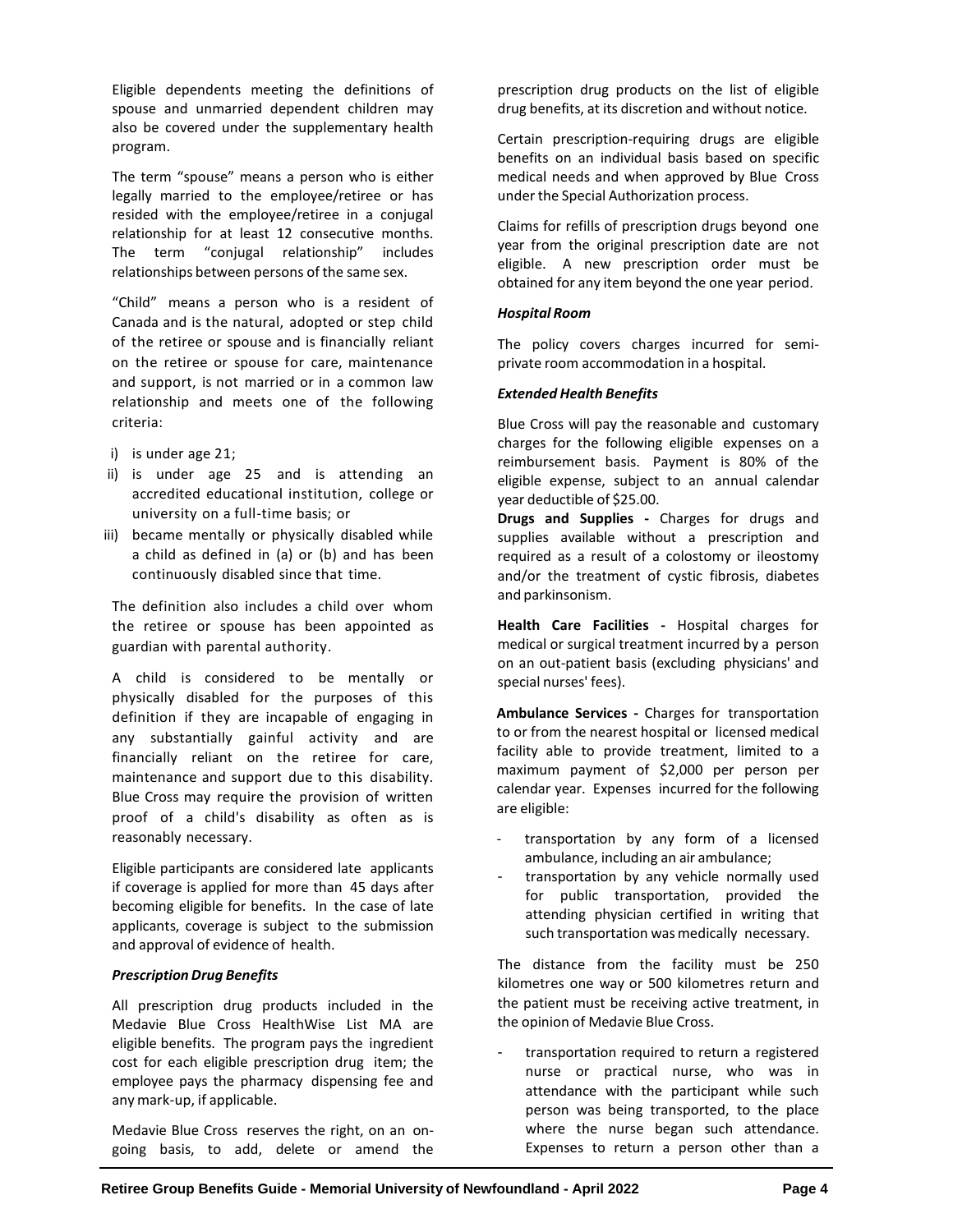registered nurse or practical nurse to the place where such person began attending the insured person will be considered if the attending physician certified that such person would be a more suitable attendant than a nurse. Expenses of a parent escort will be allowed, provided the child is less than 18 years of age.

The plan will reimburse transportation claims based on the most economical means available unless an alternate more expensive means was necessary because of the patient's medical condition. Where a private vehicle is used, a maximum of \$0.15 per kilometre will be paid.

**Diagnostic and X-Ray Services** - Charges for diagnostic and x-ray services, when carried out by a Medavie Blue Cross approved laboratory which, in the opinion of the insurer, is qualified to render such services. These services include laboratory services and x-ray examinations.

**Prosthetic Appliances** - Charges for the following remedial prosthetic appliances:

- artificial limbs (limited to one prosthetic appliance to each limb per lifetime);
- breasts (limited to a left and a right prostheses per calendar year);
- mastectomy bras (limited to two per calendar year);
- eyes (limited to one left and one right prosthesis per lifetime);
- crutches;
- splints;
- casts;
- support hose/elastic stockings (limited to a maximum eligible expense of \$25 per calendar year);
- stump socks (limited to a maximum of six pairs per person per calendar year);
- trusses (limited to one truss per five consecutive calendar years);
- braces (limited to one cervical collar per calendar year, all other braces are limited to one per lifetime);
- a cane (limited to one per lifetime); and,
- hair, when hair loss is due to an underlying pathology or its treatment, to a maximum eligible expense of \$300 per lifetime. Hair prosthetics, replacement therapy and other procedures for physiological hair loss are excluded (i.e., male pattern baldness).

Replacement of any of these items is not a benefit unless replacement is required due to a pathological or physiological cause.

**Oxygen** - Charges for oxygen.

*Orthopaedic Footwear* **-** Charges for orthopaedic footwear and supplies, including repairs are eligible for any and all medical conditions when prescribed by a Medical Doctor, Podiatrist, Chiropodist, Rheumatologist or Orthopaedic Surgeon approved by Medavie Blue Cross. To find out if a provider is approved plan members must contact Blue Cross at 1-800-667-4511. Coverage includes charges for shoe modification, adjustment supplies, and/or moulded arch supports.

The maximum combined payment for orthopaedic footwear and supplies, including repairs is \$200 per participant in a calendar year.

**Equipment Purchase / Rental -** Charges for the purchase or rental of a wheelchair (or a scooter in lieu of a wheelchair), hospital-type bed (including mattress and safety side rails), patient lifter, maxi mist or respirator/ventilator, aerochamber and equipment for the administration of oxygen, when prescribed by a licensed physician.

If, due to extended illness or disability, it is felt that the need for these items will be long term, the insurer, at its sole discretion, may approve the purchase of these items. Repairs to wheelchairs are eligible based on the reasonable and customary guidelines established by the insurer. Once the original equipment purchase is approved, the rental or approved purchase of another piece of similar equipment will be limited to once every five consecutive calendar years.

**Diabetic Equipment** - Charges for glucometers used for the treatment and control of diabetes to a maximum payment of \$300 for one unit per person every five calendar years.

Insulin pumps are eligible once every five consecutive calendar years when pre-approved by Medavie Blue Cross.

*Glucose Monitoring Systems* – charges for continuous glucose monitoring (CGM) receivers, transmitters or sensors for Participants prescribed insulin for the treatment of diabetes. The maximum will be limited to \$4,000 in a Calendar Year.

**Diabetic Supplies** - Charges for insulin syringes, clinitest and similar home chemical testing supplies for diabetics.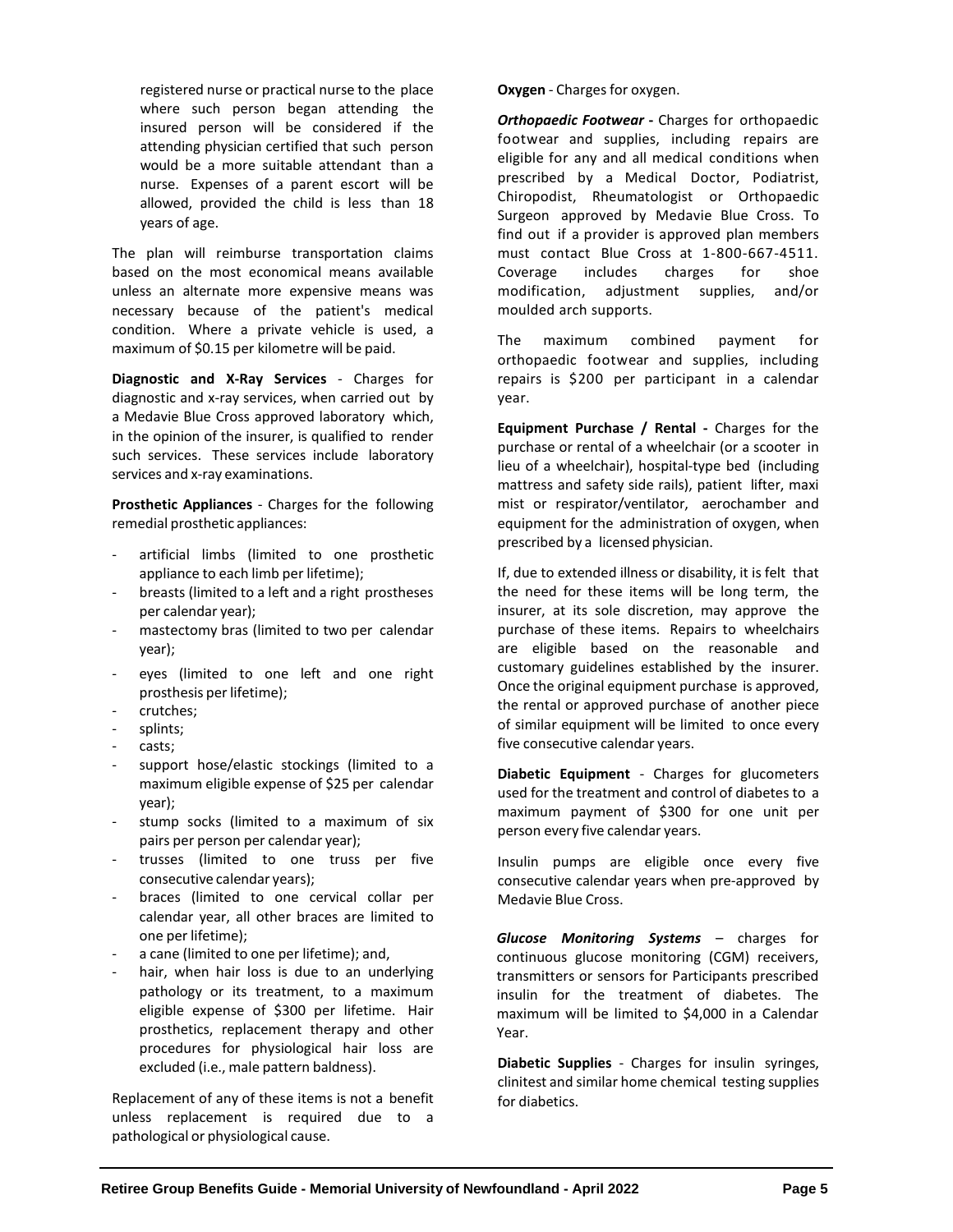*Chronic Disease Management* - Charges for services rendered by a Medavie Blue Cross Approved Provider, specialized in chronic disease management. Services must be delivered by the Medavie Blue Cross Approved Provider for medical conditions deemed eligible by Medavie Blue Cross. Coverage includes: initial assessment, counselling and follow up sessions; education relating to symptom management, medication usage; and development of action plans. The maximum will be limited to \$500 in a Calendar Year.

*Intrauterine Contraceptive Devices* - Purchase of an intrauterine contraceptive device (IUD). The maximum will be limited to \$300 every 2 Calendar Years.

**Burn Pressure Garments** - Charges for the purchase of burn pressure garments and jobst sleeves for lymphoedema following mastectomy and jobst support hose.

**Accidental Dental -** Charges for the dental treatment required as a result of accidental injury to natural teeth. This dental treatment must be rendered or reported and approved for payment by Medavie Blue Cross within 180 days of the accident and dental work must be completed within 24 months from the date of the accident. Eligible expense will be the dentist's usual and customary fee up to the " Dental Fee Guide" for General Practitioners in effect where services are rendered. All deferred dental treatment must be completed and approved for payment by Medavie Blue Cross no later than the last day of the month in which the person turns 21 years of age unless otherwise prescribed by statute, in which case the statutory provision applicable in the province where the participant resides shall apply. When such dental treatment must be deferred because of the age of the patient, or other factors which are justified, in the opinion of Medavie Blue Cross, the claim may be approved for later payment. To meet the payment criteria, the participant must have been covered by Medavie Blue Cross for accidental dental at the time the accident occurred, and must still be covered by Medavie Blue Cross at the time the services are rendered. The only exception to this criterion is when the participant is uninsured for dental benefits at the time the service is rendered, in which case the claim may be approved. The subscriber must submit to Medavie Blue Cross within 180 days of the accident complete details of the required services from the dentist and reason for deferment.

**Physician Services** - The usual, customary and reasonable charges of a physician licensed to practice where the services are rendered in Canada, where permitted by law, whether inside or outside the claimant's province of residence. Eligible expense will be based upon the charges less the allowance under the participant's provincial government health care program.

Payment of up to \$30 for one annual check-up will be eligible provided the employee has been insured for at least one year.

**Psychiatrist** - Charges of a licensed psychiatrist only while the patient is not confined to a hospital, subject to a maximum payment of \$20 per visit.

*Private Duty Nurse / Personal Care* - Charges for home nursing care performed by a private duty nurse at the participant's residence (other than a convalescent or nursing home) on the written authorization of the attending physician and subject to pre-approval by Medavie Blue Cross.

If a registered nurse is not available when required, expenses incurred for the services of a registered nursing assistant, a licensed practical nurse or a certified nursing assistant, will be considered eligible to the extent that such persons are qualified to provide the required nursing services.

Services of approved personal home care workers are eligible for up to four hours per day, when preapproved by Medavie Blue Cross. Personal care services must be medically necessary and include bathing, dressing, toileting, feeding and mobilization. Services that are **not** eligible under this benefit include: custodial care, light housekeeping, meal preparation, shopping, transportation and respite care (patient care provided in the home intermittently in order to provide temporary relief to the family home caregiver).

# Pre-Approval Process:

- i) Call **1-800-667-4511** in the Atlantic region and **1-800-355-9133** in Ontario and ask for a **Nursing/Personal Care Pre-approval Claim Form**. A family member or friend can call on your behalf. The inquiry centre will ensure a form is mailed or faxed to you, or you can pick one up at your nearest Medavie Blue Cross office.
- ii) When you receive the form, you and your physician must complete it. Once completed, the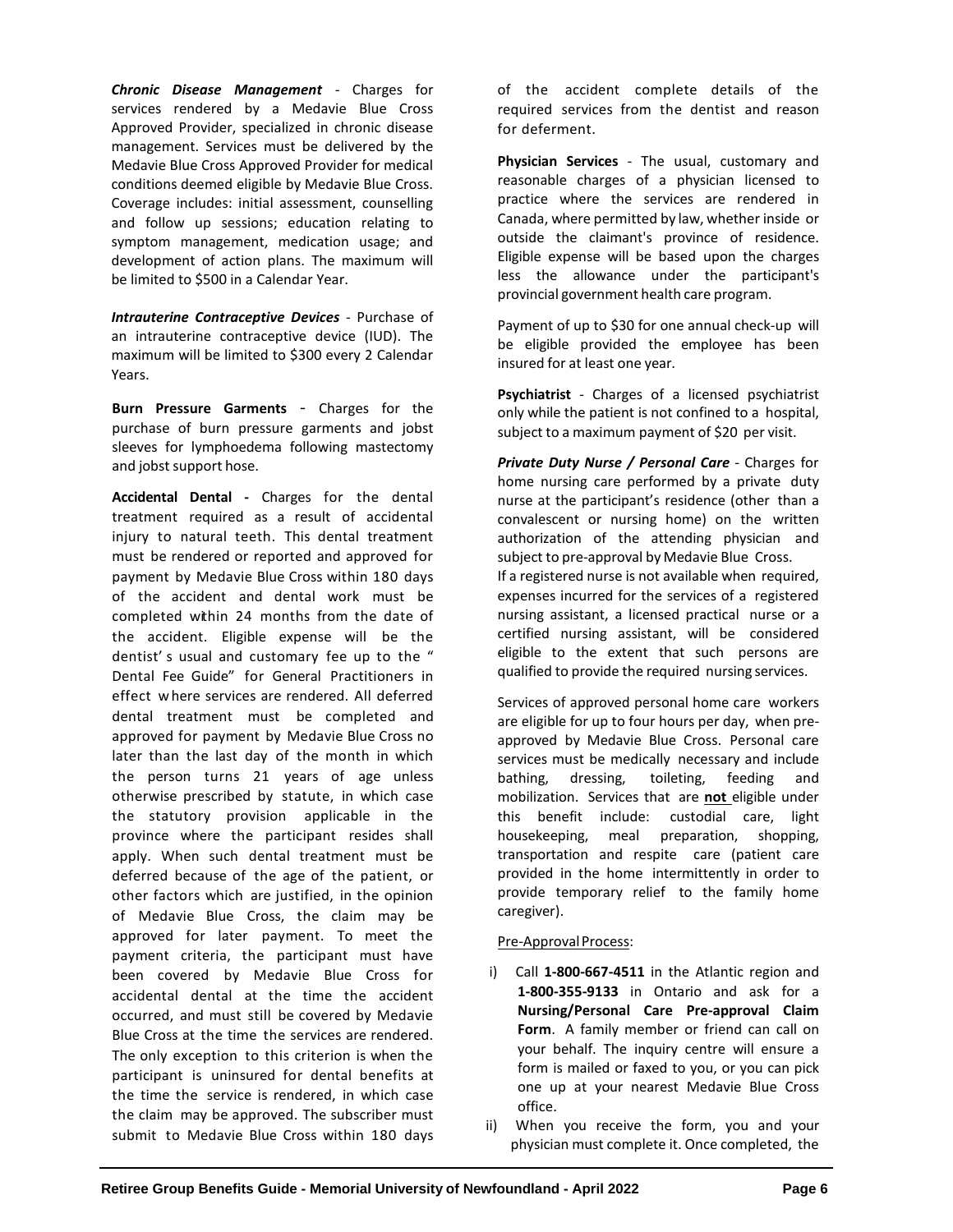form must be returned to Medavie Blue Cross.

- iii) A Medavie Blue Cross Nursing Coordinator will review your form. You will be contacted and informed if a nursing assessment is required.
- iv) If an assessment is required, the assessment will be completed by a registered nurse from an independent nursing agency.
- v) Once the pre-approval process is complete, you will be advised of the results of the assessment by Medavie Blue Cross. This process normally takes four to seven working days. However, in cases where your condition may require immediate services, the Nursing Coordinator may approve eligible nursing care for up to a maximum of seven days. Also, as part of this assessment, the Nursing Coordinator will advise you of community resources you may be eligible to receive.

Although you may use the services of the nursing agency conducting the assessment, your choice for nursing services is not limited to that agency. The amount of coverage for each plan participant will be limited to a maximum of \$10,000 in a calendar year. Payment for eligible expenses will be based on the payment schedule for private duty nurses established by the insurer for the participant's province of residence.

**Paramedical Practitioners** - Charges for the services of certain paramedical practitioners operating within their recognized fields of expertise are reimbursed at 80% of the eligible expense, up to a maximum of \$500 per person per calendar year for each paramedical practitioner, subject to an overall annual maximum of \$1,500 per calendar year. In addition, reimbursement of up to \$35 per calendar year will be available for Xrays. Eligible expenses include the services of the following licensed, certified or registered paramedical practitioners:

- Speech Therapist
- Chiropractor
- Massage Therapist
- Osteopath
- Podiatrist
- Chiropodist
- Physiotherapist / Athletic Therapist \*
- Naturopath
- Acupuncturist
- Audiologist

\* For the physiotherapist and athletic therapist benefits the maximum reimbursement is \$500 for both practitioners combined, not \$500 for each.

*Mental Health Practitioners* – Charges for treatment, except when performed in a Hospital, by a licensed psychologist, social worker and clinical counsellor. The overall maximum will be limited to \$1,000 in a Calendar Year.

A physician's referral or prescription will not be required for paramedical and mental health practitioners. Medavie Blue Cross will adjudicate claims based upon the usual and customary fees for each type of service.

**Walkers** - Charges for waist high, aluminum, four legged, square framed walking aids equipped with handgrips. The benefit includes purchase, rental or repair with coverage at 80% of the eligible expense to a maximum reimbursement of \$1,200 per calendar year. A prescription from a Medical Doctor is required for every purchase, repair and initial rental. In the case of purchases greater than or equal to \$800, a pre-authorization from Medavie Blue Cross is required.

*Hearing Aids* - Charges for hearing aids (excluding batteries and exams), up to a total payment of \$1,000 per ear per plan participant in any 24 consecutive months, when prescribed by an otolaryngologist, otologist and/or recommended by a registered audiologist.

#### *Vision Care Benefits*

Medavie Blue Cross will pay the usual, customary and reasonable charges for the following eligible expenses on a reimbursement- plan basis when recommended by a physician or optometrist. Payment is at 80% of the eligible expense.

*Lenses/Frames* - Charges for lenses, frames and the fitting of any type of prescription glasses (including contact lenses). The maximum reimbursed is \$250 every 24 consecutive months.

*Laser Eye Surgery* - Charges for laser eye surgery to a maximum reimbursement of \$250 every 24 consecutive months. The laser eye surgery benefit is paid in lieu of the lenses and frames benefit - not in addition to it.

*Contact Lenses* - Charges for contact lenses when prescribed by a licensed ophthalmologist for ulcerated keratitis; severe corneal scarring, keratoconus (conical cornea) or aphakia, provided sight can be improved to at least the 20/40 level by contact lenses but cannot be improved to that level by spectacle lenses. The total maximum reimbursed \$250 in any 24 consecutive months.

*Visual training* - Charges of a registered, licensed optometrist for visual training.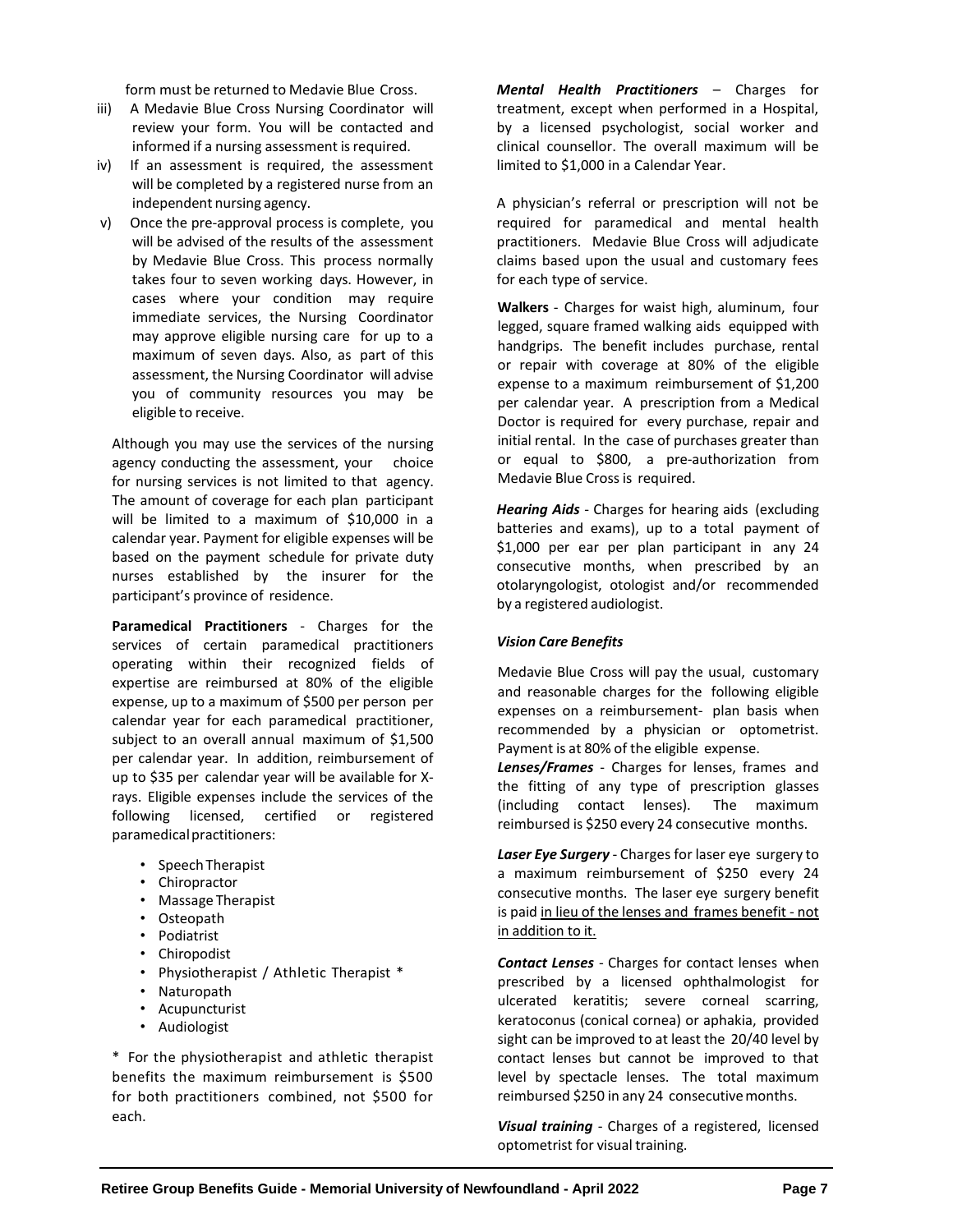*Ocular Examinations* - Charges for ocular examination, including refraction, limited to one in any 12 consecutive months for dependent children and not more than one in any 24 consecutive months for any other person.

## *Coordination of Benefits*

Benefit payments will be coordinated with any other plan or arrangement, in accordance with the Canadian Life and Health Insurance Association (CLHIA) guidelines, so that the total amount received from all sources will not be greater than the actual expense incurred.

## *Insurance Company*

Your hospital and extended health benefits are provided by Medavie Blue Cross.

## **Special Authorization Appeals Subcommittee**

The University Benefits Committee has established a Special Authorization Appeals Subcommittee to review appeals from health plan members on coverage declined by Medavie Blue Cross for special authorization drugs.

This Subcommittee which is comprised of employee representatives and medical professionals within the University community, will, on a strictly confidential basis, consider individual requests for coverage of prescribed medications that have been officially denied coverage by Blue Cross through the special authorization process.

The Subcommittee will consider appeals made by employees/retirees, on an individual basis, provided the following conditions have been met:

- i) an official request for "special authorization" has been declined by Medavie Blue Cross;
- ii) the medication bears a Drug Identification Number (DIN);
- iii) the medication is prescribed by a licensed physician and enables the individual to engage in their normal daily activities, including attendance at work, which would otherwise be impeded without the prescribed treatment;
- iv) if a medication does not have official recognized approval for treatment of the condition for which it is being prescribed, sufficient published data supporting its use must be provided to the Subcommittee.

The effective date of coverage for medications approved by the Special Authorization Appeals Subcommittee is subject to the following timelines:

- i) If an appeal is received by the Department of Human Resources within 90 days of the date that the medication was first denied at the pharmacy and the Special Authorization Appeals Subcommittee subsequently approves coverage for the medication, coverage will be effective from the date it was first denied.
- ii) Otherwise, coverage for special authorization medication approved by the Special Authorization Appeals Subcommittee will be effective from the date of receipt of the appeal by the Department of Human Resources.To obtain more information or to file an appeal plan members may contact the Benefits and Pensions Office of the Department of Human Resources at (709) 864-2434 or by email at [myhr@mun.ca](mailto:myhr@mun.ca)

## **DENTAL CARE**

## *GovernmentCoverage*

The Newfoundland MediCare Program (MCP) provides a dental program for children 12 years of age and under, provided eligibility requirements are met. The plan covers one cleaning per year and most dental services considered essential in the prevention of dental disease and services necessary in the eradication of existing dental disease. A \$5 user fee is charged on these services. The plan also provides for certain dental surgical procedures for all residents provided such services are performed in hospital.

# *Eligibility*

All permanent, full-time employees are covered from the first day of active employment. Contractual employees whose initial appointment is to a position of at least six months duration requiring them to work at least 20 hours per week are covered from the first day of active employment. Further, contractual employees who are members of CUPE, Local 1615 and NAPE Locals, 7405, 7801, 7804, 7803 and 7850 who are not eligible for coverage upon initial appointment are covered following completion of six months continuous employment in a position requiring them to work at least 20 hours per week.

Retired employees and their surviving principal beneficiaries are eligible for coverage provided they are in receipt of a pension from the Memorial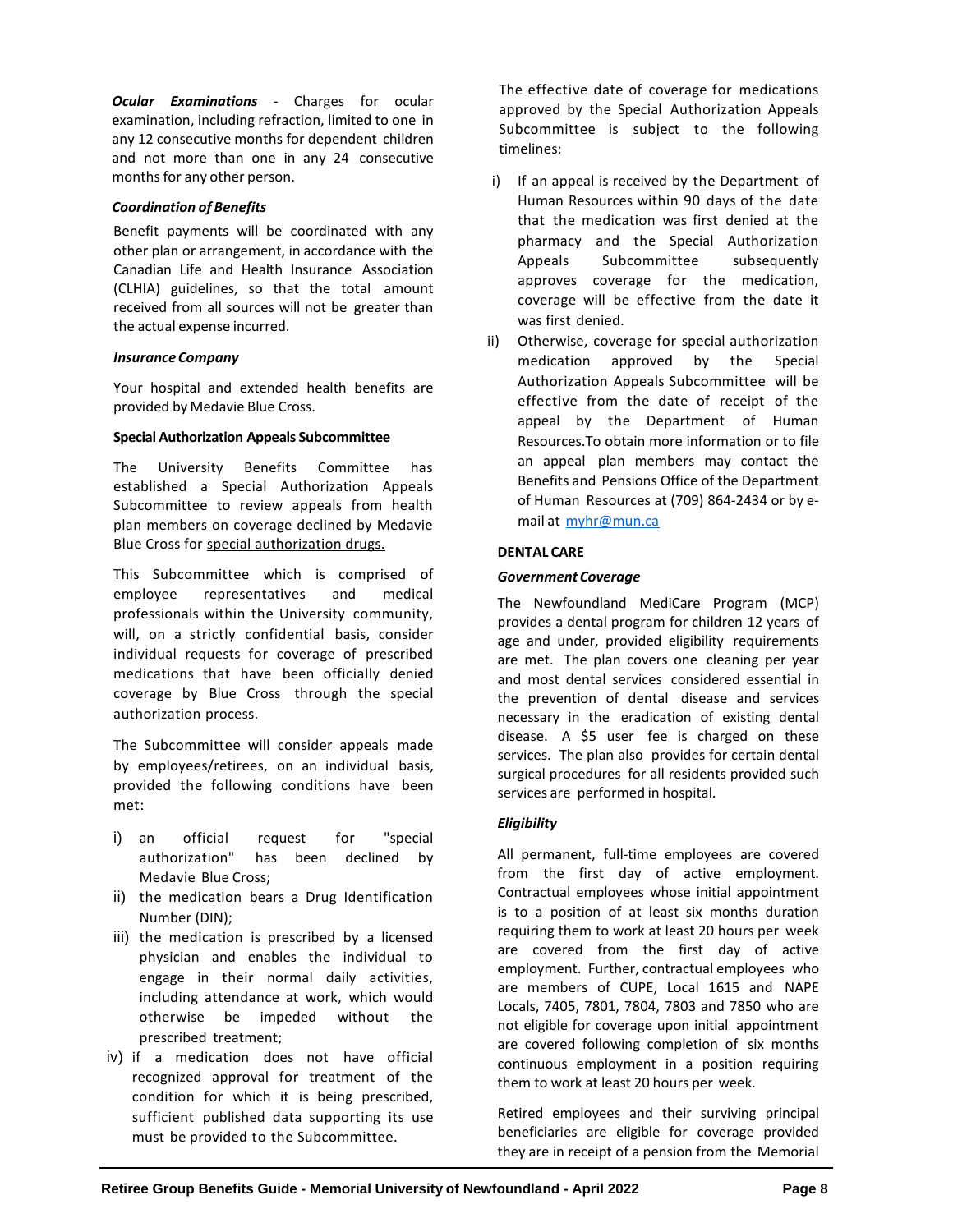University Pension Plan or other retirement savings plan contributed to by the University.

Coverage terminates on termination of employment. Retiree/surviving principal beneficiary coverage terminates on the death of the retiree/surviving principal beneficiary.

Eligible dependents meeting the definitions of spouse and unmarried dependent children may also be covered under the dental program.

The term "spouse" means a person who is either legally married to the employee/retiree or has resided with the employee/retiree in a conjugal relationship for at least 12 consecutive months. The term "conjugal relationship" includes relationships between persons of the same sex.

"Child" means a person who is a resident of Canada and is the natural, adopted or step child of the retiree or spouse and is financially reliant on the retiree or spouse for care, maintenance and support, is not married or in a common law relationship and meets one of the following criteria:

- i) is under age 21;
- ii) is under age 25 and is attending an accredited educational institution, college or university on a full-time basis; or
- iii) became mentally or physically disabled while a child as defined in (a) or (b) and has been continuously disabled since that time.

The definition also includes a child over whom the retiree or spouse has been appointed as guardian with parental authority.

A child is considered to be mentally or physically disabled for the purposes of this definition if they are incapable of engaging in any substantially gainful activity and are financially reliant on the retiree for care, maintenance and support due to this disability. Blue Cross may require the provision of written proof of a child's disability as often as is reasonably necessary.

Eligible participants are considered late applicants if coverage is applied for more than 45 days after becoming eligible for benefits. In the case of late applicants, coverage is limited to a maximum reimbursement of \$100 per participant for the first 12 months of coverage.

#### *Amount of Benefit*

The plan provides a wide range of necessary dental treatments. Your benefit for covered expenses will consist of 80% reimbursement (no deductible) on basic expenses (preventative and minor restorative) and endodontic and periodontic services. Major restorative services are reimbursed at the rate of 70% of the eligible expense to a maximum of \$1,200 per participant per calendar year. The plan covers all eligible dental expenses up to the amount prescribed in the current Newfoundland Dental Society Schedule of Fees and any subsequent schedules which may be approved from time to time for the operation of the Memorial plan.

To be considered as a "covered expense", your treatment must be determined as "necessarily rendered". The charge for a particular service must be reasonable and customary for the service provided in the area where the expense is incurred, and will be limited to the applicable maximum fee level of your province of residence.

The plan covers necessary dental treatment by a dentist, physician or other qualified personnel under the direct supervision of the dental or medical profession.

## *Treatment Plan*

Before your dentist starts a course of treatment, he will, upon request, prepare a "treatment plan"

- a written report describing his recommendations as to necessary treatment and cost.

You are requested to submit a "treatment plan" to Medavie Blue Cross before treatment commences for any treatment expected to cost more than \$500. This enables Medavie Blue Cross to determine in advance its share of the cost of the proposed treatment, and thus allows you to know the extent of any part of the cost you will have to pay.

If you do not submit a "treatment plan", where required, you may find that your claim, or a portion of it, may not be covered.

NOTE: If the proposed course of treatment does not commence within 90 days, a new treatment plan should be provided before benefits will be paid.

Coverage under the dental plan will cease when you terminate employment with the University and no benefits will be payable for treatment rendered to an employee or a dependent after the date of termination of coverage.

#### *Plan Coverage*

The following are the eligible expenses that are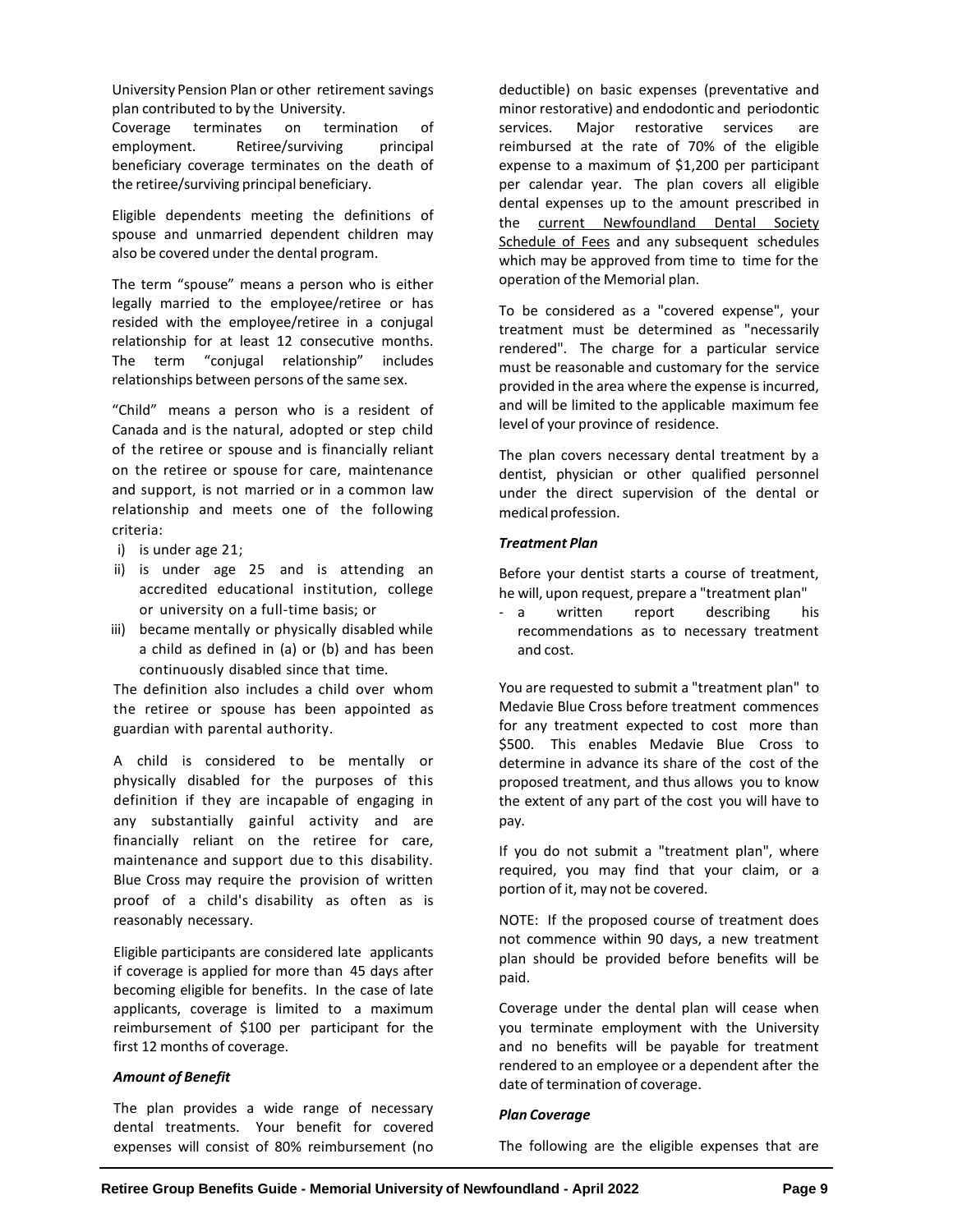covered under the plan.

*Exams* - Complete oral examination, periodontal exam, emergency exam, specific oral exam, and recall oral examination (limited to once every six months).

#### *Diagnostic and Preventive Services*

*X-Rays* - Complete series intra oral films (once every 12 months); periapical films; occlusal films\*, posterior bitewing films\*, extra oral films\* (\* four of each type every five months)

Temporomandibular joint films; panoramic film (once every 12 months); cephalometric films (five every 24 months).

Tracing of radiographs; interpretation of radiographs from another source.

*Tests and Laboratory Exams* - Biopsy, soft-hard tissue; diagnostic photographs; diagnostic casts.

*Case Presentation* - Treatment planning; consultation with patient.

*Preventive Services* - Polishing (2 units time every 12 consecutive months; one unit of

time every 5 consecutive months for dependents under 19), Scaling (80% of the first and second scalings in a calendar year and 50% of subsequent scalings in that same calendar year), nutritional counselling, oral hygiene instruction, finishing restorations, pit and fissure sealants, protective athletic appliance (once in every 12 months), re-contouring of teeth, space maintainers, caries/trauma/pain control.

*Restorative Services* - Amalgam restorations; pin reinforcement, acrylic or composite restorations, porcelain repair on an existing single crown, natural tooth preparation, metal coping crown, recement crown or inlay, removal of crown or inlay.

*Periodontal Services (treatment of gum disease)* Diagnosis and treatment of gum tissue: application of displacement dressing; management of acute infections and other oral lesions; desensitization of tooth surface.

*Surgical Services* - gingival curettage; gingivolplasty; gingivectomy/fibrotomy; osseous surgery; osseous grafts; soft tissue grafts; post surgical treatment.

Abscess or pericoronitis surgery. Occlusal equilibration.

Adjunctive Periodontal Services: provisional

splinting; periodontal scaling/root planing; special periodontal appliances including occlusal guards (excluding TMJ related problems); maintenance, adjustments and repair to periodontal appliances (excluding TMJ related problems); direct reline. Post surgical evaluation.

*Prosthetic Services* - Denture adjustment (after three months from insertion); denture repairs; denture rebasing and relining (once every 24 months).

*Endodontic Services (Root Canal)* **-** Pulpotomy, root canal, apexification, periapical services, root amputation, exploratory surgery, canal and/or pulp chamber enlargement.

Preparation of tooth for treatment: banding of tooth to maintain sterile operating field; hemisection; intentional removal, apical filling and reimplantation.

*Surgical Services* - Removal of erupted tooth uncomplicated; removal of erupted tooth complicated; removal of impacted tooth; alveoplasty/alveolectomy; removal of root; miscellaneous surgical services.

#### *General Services*

- Anaesthesia
- Consultation with another dentist
- Professional visits Other services:
- bleaching of vital tooth
- commercial laboratory charges
- in-office laboratory charges

## *Major Restorative Services*

#### **Extensive Restorative Procedures**

Inlay and Onlay Restorations Inlays and onlays

- metal
- composite
- porcelain/ceramic

Retentive posts (for crowns)

- cast metal
- prefabricated

Indirect overdenture restorative services

- metal cast coping crow n with or without attachment

#### Crowns

- acrylic/composite
- porcelain/ceramic
- cast metal

Crown made to an existing partial denture clasp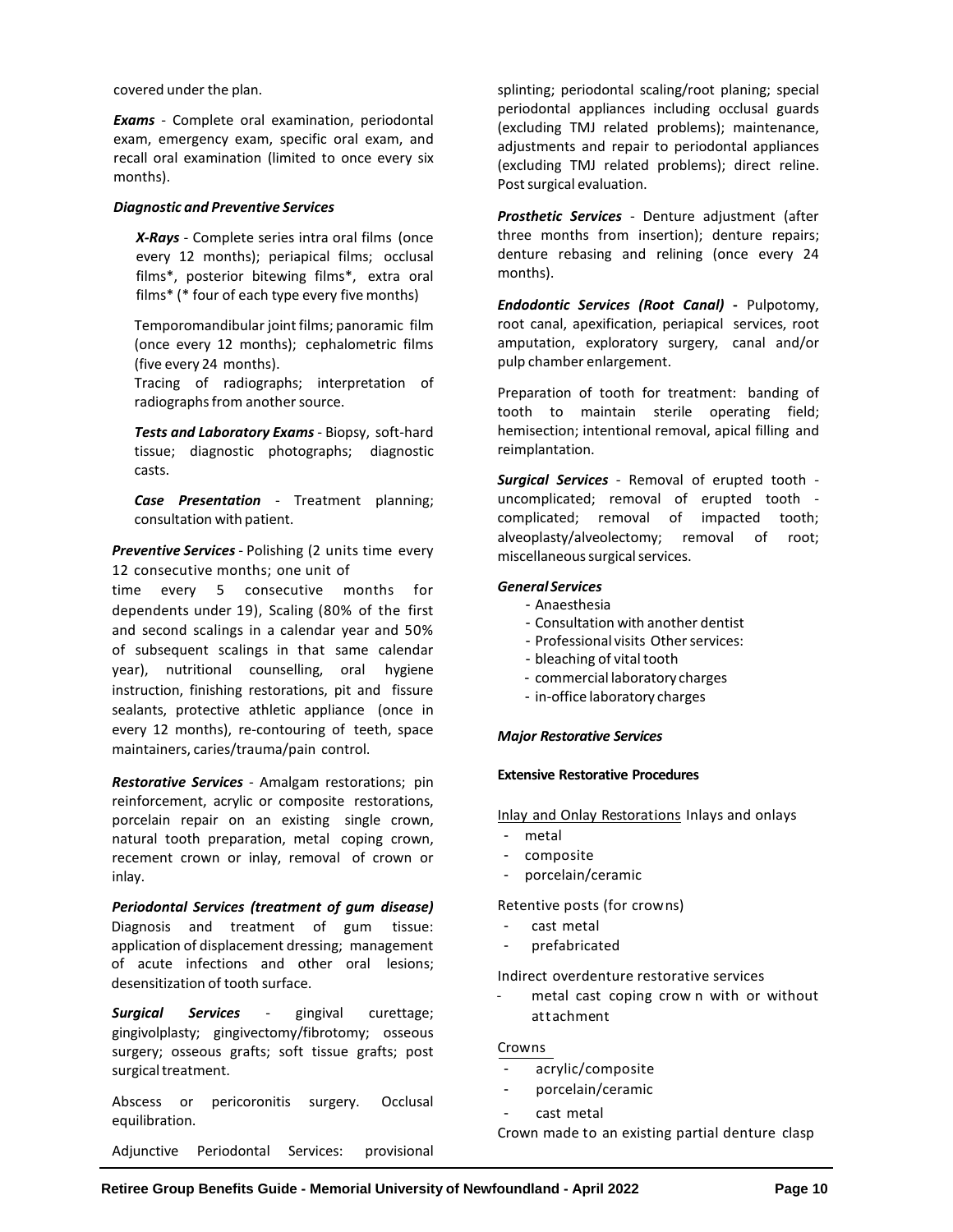Metal/plastic transfer copings Laboratory processed veneers

- plastic
- porcelain/ceramic

#### **Prosthodontic Services – Removable**

Complete Dentures (limited to one complete upper and one complete lower denture in any five Consecutive Calendar Years)

- standard
- equilibrated
- gnathological
- overdenture

Transitional Dentures (limited to one upper and one lower in any Five Consecutive Calendar Years)

- with cast frame connector, clasp and rests
- cast with precision attachments
- cast with semi-precision attachments
- cast with stress breaker attachments
- cast, overdenture, removable

#### **Prosthodontic Services – Fixed Bridge**

#### Pontics

- cast metal
- porcelain/ceramic
- acrylic/composite
- natural tooth

#### Abutments

- acrylic/composite
- porcelain/ceramic
- porcelain fused to metal
- cast metal
- metal, ¥ cast

Partial Dentures (limited to one upper and one lower in any Five Consecutive Calendar Years)

#### Acrylic

- without clasp
- with resilient clasps
- with metal wrought/cast clasp and/or rests with metal wrought palatal/lingual bar and clasp and/or rests
- overdenture with cast/wrought clasps and/or rests

#### Cast with acrylic base

- free end with cast frame connector, clasp and rests
- free end with swing lock/connector
- tooth borne

## Other Fixed Prosthetic Services

- abutment preparation under existing partial denture clasp
- telescoping crown unit

- fixed porcelain prosthesis to replace a substantial portion of the alveolar process

- splinting, for extensive or complicated restorative dentistry

- retentive pins

- provisional coverage (in extensive or complicated restorative dentistry)

## *ClaimingBenefits*

If you are in doubt as to whether a particular course of treatment would be covered under the dental insurance plan, it would be advisable to contact Medavie Blue Cross at 1-800-667-4511 for pre-determination of coverage.

If your dentist does not allow assignment and you are required to pay the dentist for the treatment performed, submit your receipts along with the appropriate claim form to Medavie Blue Cross for reimbursement. Please include your subscriber number and policy number (active employees: 7355-000; retired Memorial employees: 7355-001; retired Marine Institute employees:7355-002).

#### *Exclusions*

Covered expenses do not include and no payment is made for:

- self-inflicted injuries, suicide or attempted suicide, regardless of the state of mind of the insured person;
- any services to which the plan participant is entitled under any Workers' Compensation statute or any other legislation;
- dental treatment received from a dental or medical department maintained by an employer, an association, or a labour union;
- examinations required for use of a third party;
- physicians' or dentists' charges for time spent travelling, broken appointments, transportation costs or advice given by telephone or any other means of telecommunication;
- cosmetic surgery or treatment, when
- determined as such by Medavie Blue Cross, unless such surgery or treatment is for accidental injury and commenced within 90 days of the accident;
- injury resulting either directly or indirectly from insurrection, war, service in the armed forces of any country or participating in a riot;
- orthodontic treatment:
- services and supplies rendered for a full mouth